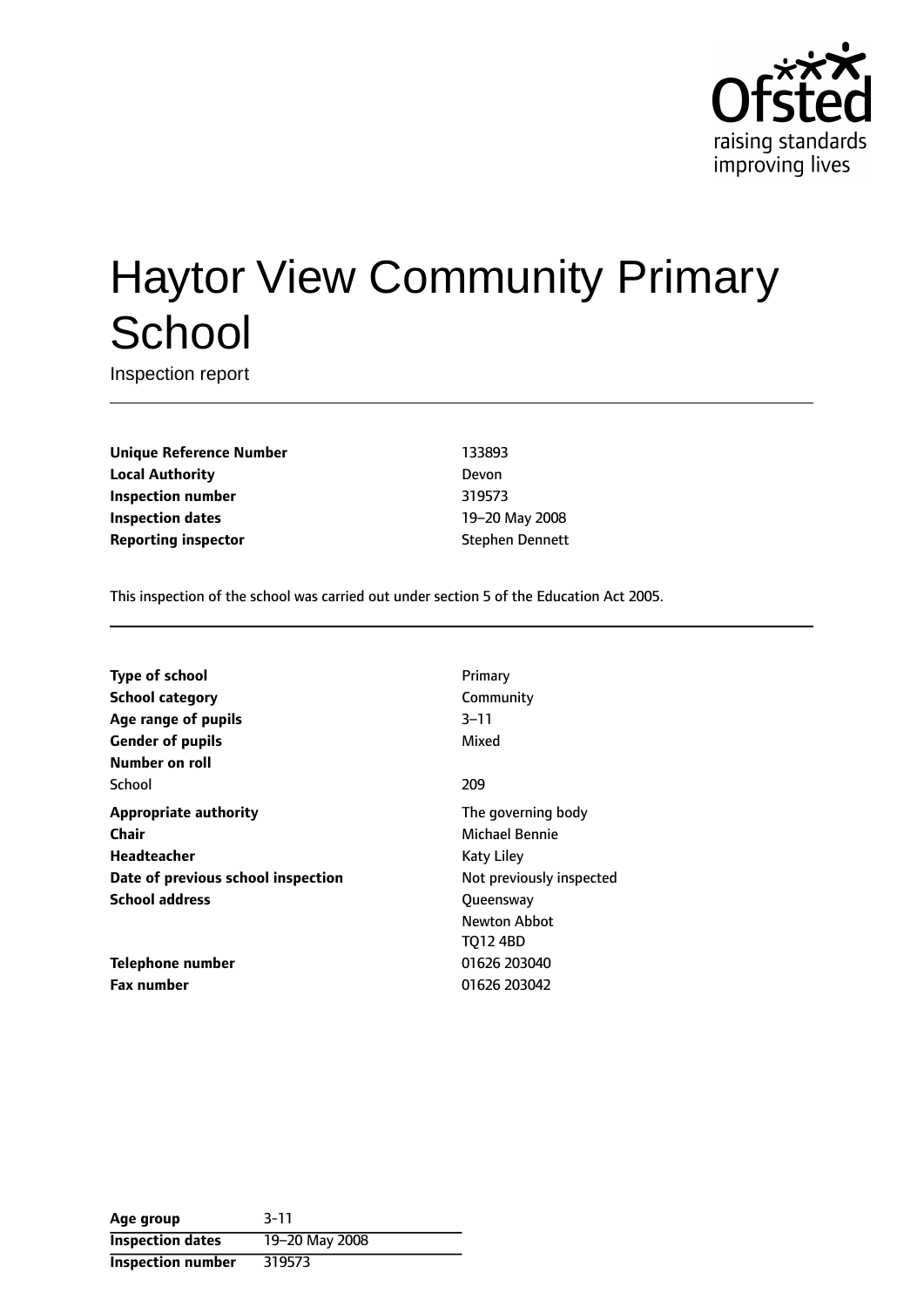.

© Crown copyright 2008

#### Website: www.ofsted.gov.uk

This document may be reproduced in whole or in part for non-commercial educational purposes, provided that the information quoted is reproduced without adaptation and the source and date of publication are stated.

Further copies of this report are obtainable from the school. Under the Education Act 2005, the school must provide a copy of this report free of charge to certain categories of people. A charge not exceeding the full cost of reproduction may be made for any other copies supplied.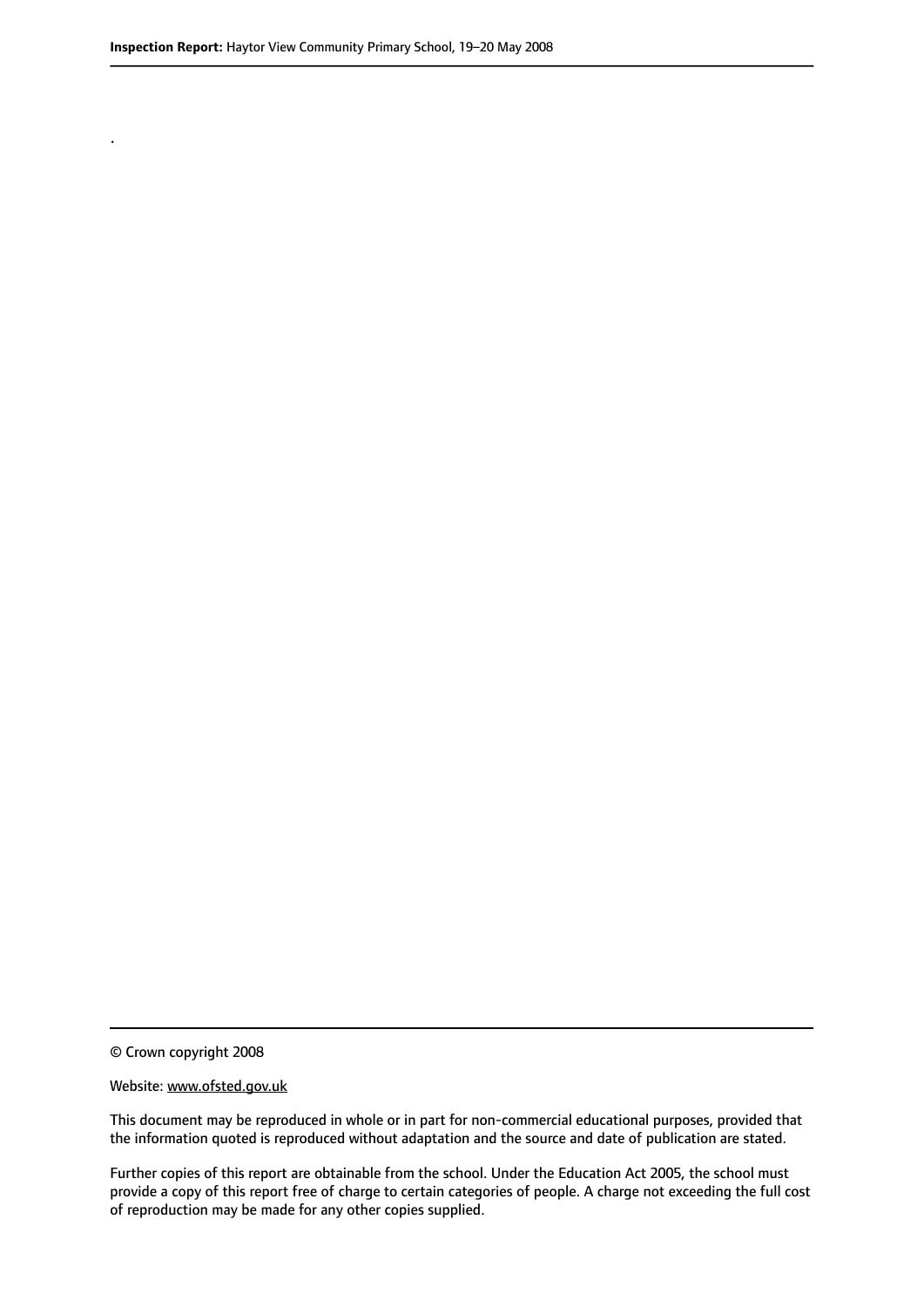# **Introduction**

The inspection was carried out by two Additional Inspectors.

## **Description of the school**

This school was formed by the amalgamation of the infants and junior schools in September 2007. Some pupils are taught in single-age and some in mixed-age classes. Children's attainment on entry to the school is well below what is normally expected at this age; their communication, language and literacy skills and their personal and social development are particularly poor. More than half of the pupils have learning disabilities and/or difficulties, and this is well above average.

## **Key for inspection grades**

| Grade 1 | Outstanding  |
|---------|--------------|
| Grade 2 | Good         |
| Grade 3 | Satisfactory |
| Grade 4 | Inadequate   |
|         |              |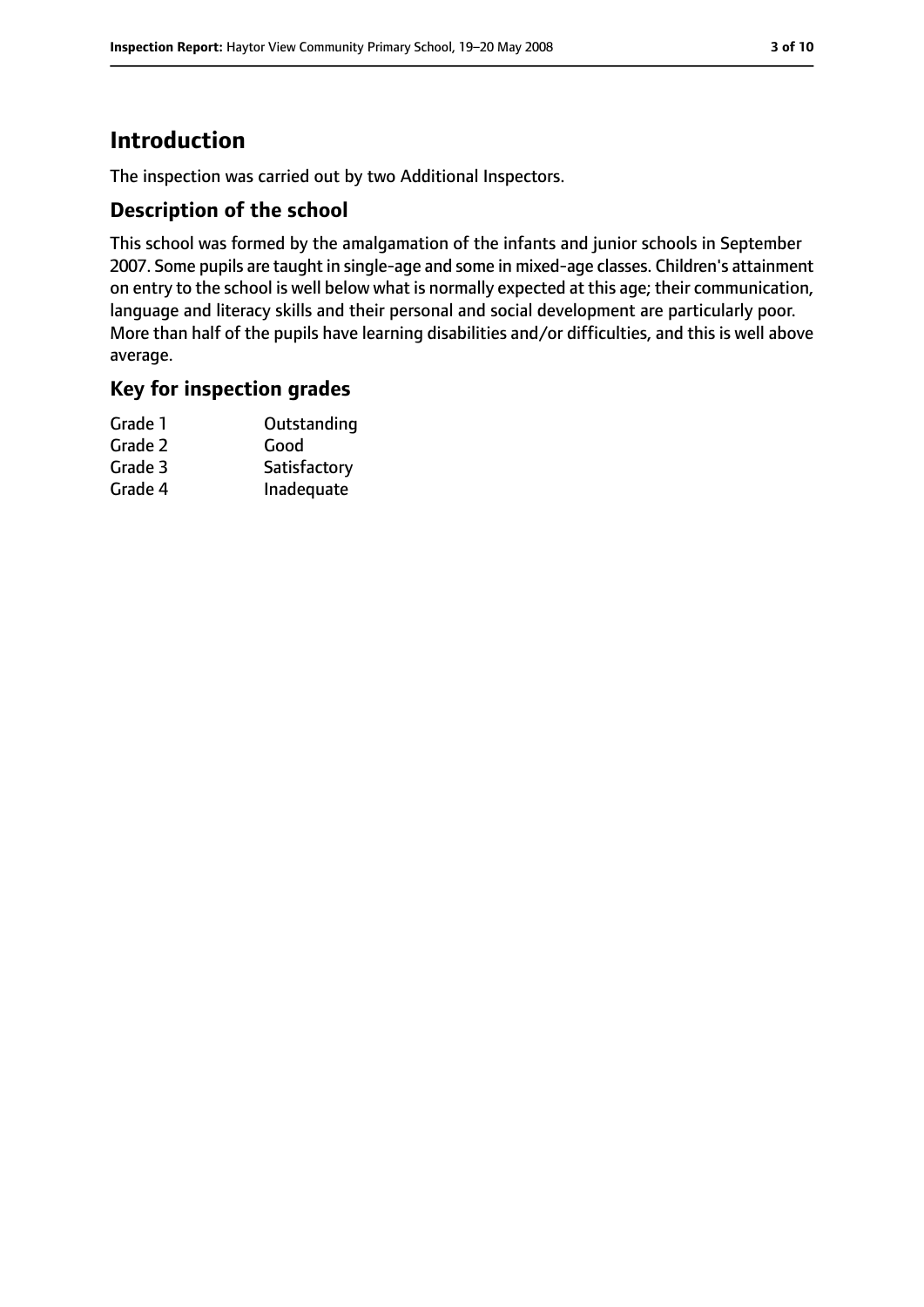# **Overall effectiveness of the school**

#### **Grade: 3**

This is a satisfactory and improving school that has made a good start on addressing the issues generated by the amalgamation process. It is supported by the majority of parents and most pupils are enthusiastic about their learning.

Pupils' achievement is satisfactory. Children make satisfactory progress, from a low starting point, in the Nursery and Reception. Progress in Key Stage 1 is variable as a result of the inconsistent quality of teaching, but satisfactory overall. Pupils continue to make steady progress in Key Stage 2, although standards in Year 6 are still below average in English, mathematics and science. Progress in mathematics and reading is now good, as a result of recent initiatives to improve standards in English and mathematics. The high proportion of pupils identified as having difficulties with their learning has a negative effect on standards in all years.

Behaviour is satisfactory and pupils report that any bullying is dealt with quickly and effectively. A few pupils with emotional and behavioural difficulties are very occasionally disruptive, but these incidents are dealt with effectively by staff. Pupils' spiritual, moral, social and cultural development is good, supported by effective and engaging assemblies. Pupils know how to live a healthy lifestyle and they adopt safe practices well in their work around the school. Pupils say they enjoy their learning, although a small minority of pupils say they do not enjoy some lessons.

Teachers make satisfactory use of assessment information to plan work that matches pupils' capabilities. This results in pupils being set appropriate targets for improving their performance. Teaching assistants provide good support for pupils who find learning difficult. The curriculum provided by the school is satisfactory. All the required subjects are taught and there is a satisfactory range of additional activities. Pupils are cared for well and all the requirements for safeguarding children are in place. Academic guidance has been improved as a result of more accurate tracking of their progress in English and mathematics. Tracking in science is inadequate.

The headteacher has a clear educational philosophy and is in the process of building a cohesive management team. The school has set challenging targets for improvement which are beginning to have a positive effect on standards. Leaders have a reasonably accurate picture of the school's strengths and weaknesses. However, the middle management of the school is underdeveloped and too much responsibility rests with senior managers. Governance is satisfactory, and the governors are gaining a good understanding of the school through their monitoring of developments. The school's self-evaluation process appropriately identifies areas for further development and the progress made since the amalgamation shows that the school has the capacity for further improvement.

## **Effectiveness of the Foundation Stage**

#### **Grade: 3**

Provision for children in the Foundation Stage is satisfactory. Children enter the Nursery with skills well below those expected for their age, particularly in communication, language and literacy, and in personal, social and emotional terms. They make satisfactory progress, although by the time they enter Year 1 few children have achieved all the early learning goals. There is a high emphasis on developing children's social skills and this has a positive effect on their learning. Teaching is satisfactory and teaching assistants support teachers appropriately so that children have access to a balanced range of adult-led and child-initiated learning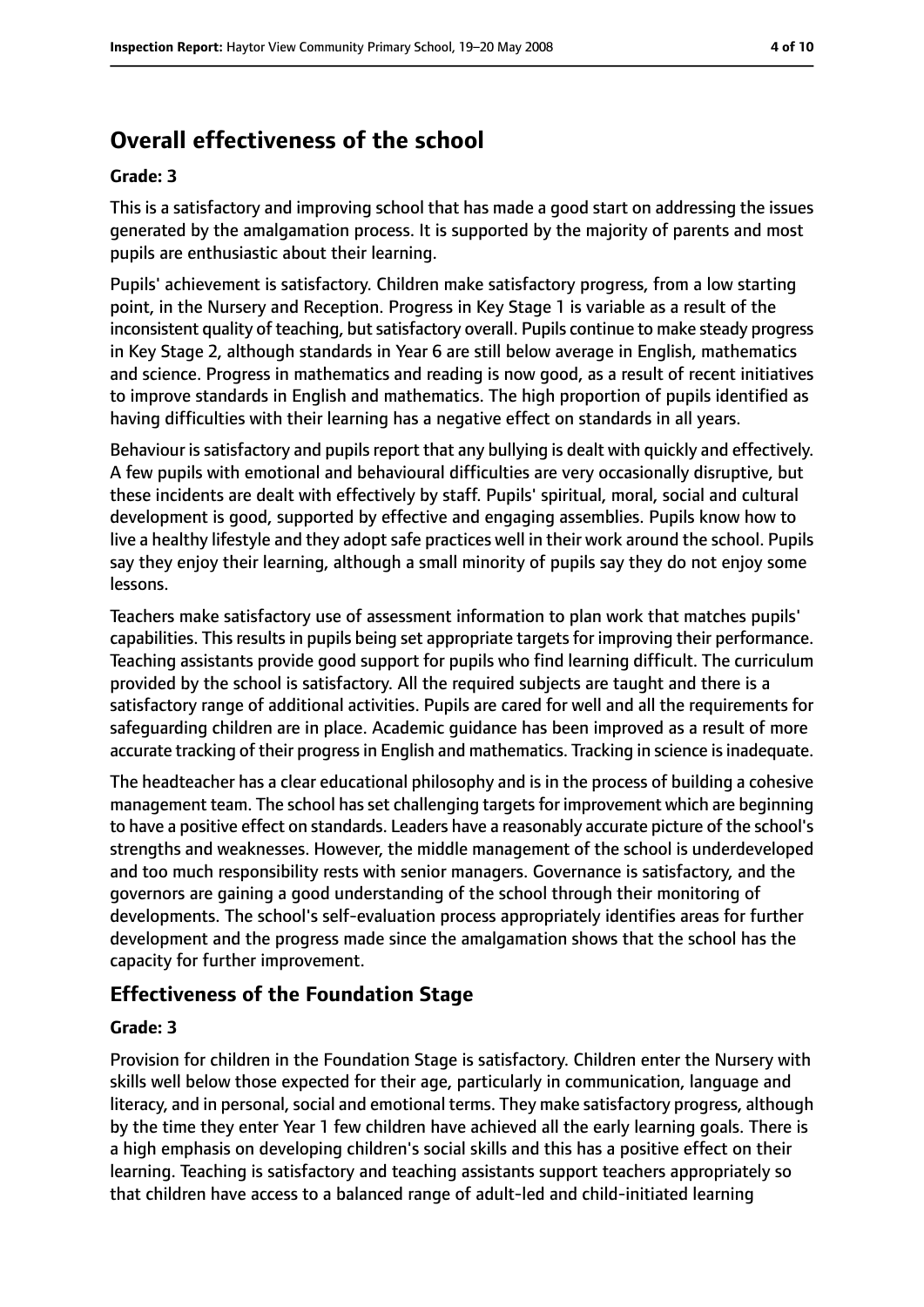opportunities, although the outdoor areas are underdeveloped. Links between the Nursery and Reception class are beginning to develop but currently there is no formal method for passing assessment information from Nursery to Reception.

# **What the school should do to improve further**

- Improve teaching by sharing good practice and ensuring that the level of challenge is consistent in all classes.
- Improve the use of assessment by developing effective systems for tracking in science and for passing information from the Nursery to Reception.
- Improve the role of middle managers in monitoring performance within their areas of responsibility so they can have a greater impact on pupil achievement.

A small proportion of schools whose overall effectiveness is judged satisfactory but which have areas of underperformance will receive a monitoring visit by an Ofsted inspector before their next section 5 inspection.

# **Achievement and standards**

## **Grade: 3**

Standards are improving at both key stages but are still below average in English, mathematics and science at the end of Year 6. Pupils are now making good progressin reading and particularly in mathematics. Progress in writing and science is satisfactory. There is no significant difference in the performance of girls and boys. The considerable numbers of pupils who find learning more difficult make satisfactory progress.

# **Personal development and well-being**

## **Grade: 3**

Most pupils have developed sound attitudes to learning. Pupils' spiritual, moral, social and cultural development is good, and supported particularly well by carefully planned assemblies that feature a high level of pupils' participation, during which pupils share prayers they have written. They feel safe and act safely in school, making appropriate use of the Internet, for example. The school has worked hard to improve attendance and this now is satisfactory.

Pupils enjoy healthy snacks and respond well to teachers modelling good practice; for example, they are eager to try fresh fruit and vegetables. They understand the need for physical exercise and enjoy using play equipment at lunchtime. Pupils behave appropriately in most lessons and around the school. The school council makes a good contribution to the running of the school by organising events to raise money for school equipment and for nominated charities. There are good links with a partner inner-city school in Leicester. Basic and independent skills are improving and the good links with local businesses are enabling most pupils to develop a satisfactory understanding of the workplace.

# **Quality of provision**

# **Teaching and learning**

## **Grade: 3**

Staff work hard to ensure lessons are interesting, fun and well matched to the learning needs of all pupils, including the more able. Teachers and teaching assistants have good questioning skills and use praise well to move pupils on in their learning. There are good daily intervention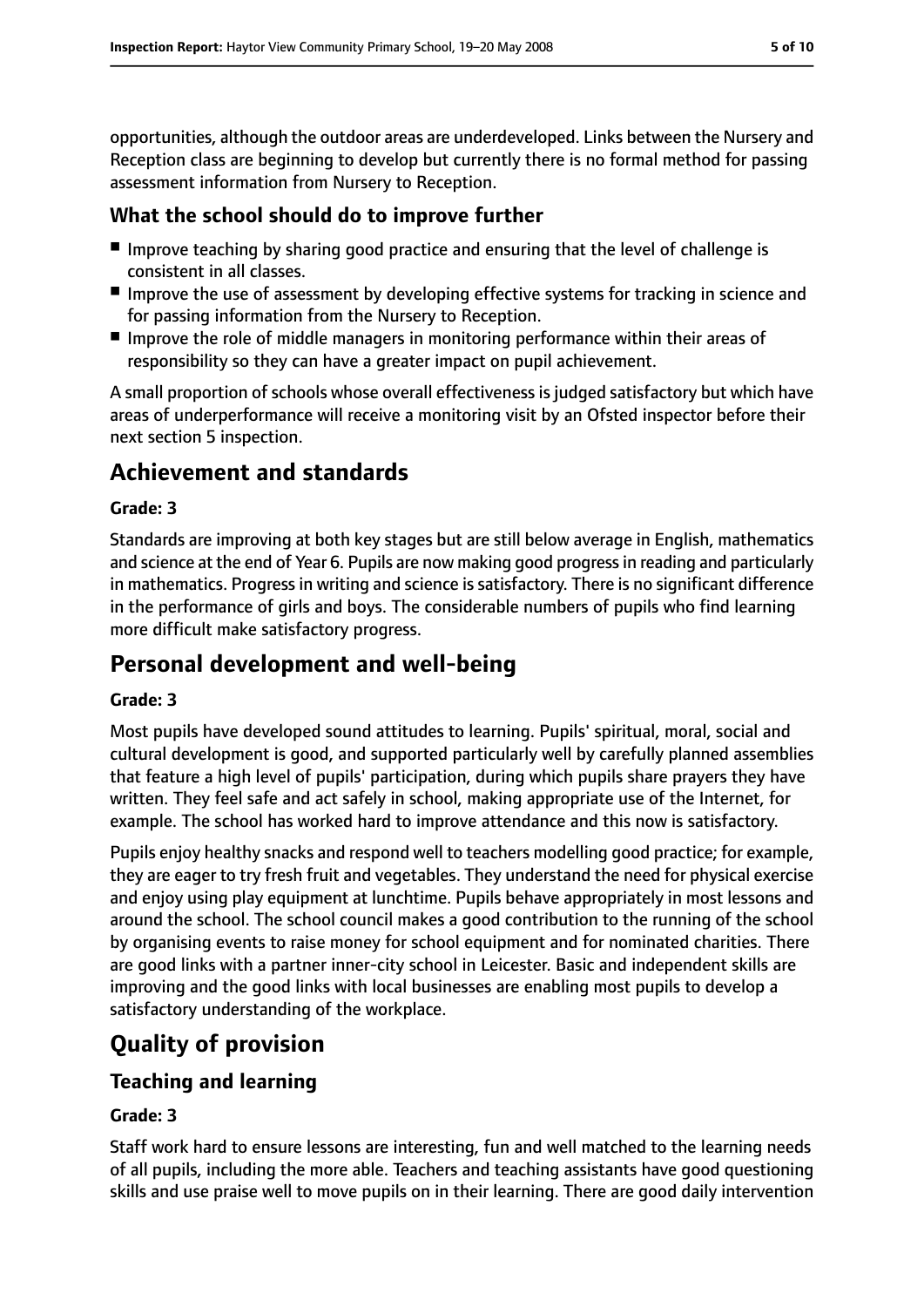sessions taking place which are benefiting both the less able and the more able. The quality of teaching is not consistent across the school and not always sufficiently challenging to enable some year groups to make the progress of which they are capable. Appropriate use is made of assessment in English and mathematics, but assessment in science is inadequate.

## **Curriculum and other activities**

#### **Grade: 3**

The school has rightly focused on improving curricular provision in mathematics and English and this is having a positive effect on pupils' achievement, particularly in mathematics. The curriculum meets the needs of pupils appropriately, including the pupils who find learning or conforming difficult. A number of strategies have been put in place to enable pupils to be ready to learn, for example, extra physical activities during the morning and 'time to think activities' at the start of each day. A comprehensive programme of personal, social and health education is in place, which enables pupils to develop moral and social skills well. Visits to local places of interest and visitors to the school support specific areas of the curriculum appropriately, but there are few clubs available for pupils to join to extend their interests and enjoyment.

## **Care, guidance and support**

#### **Grade: 3**

Pastoral care is good and pupils have many opportunities to talk to adults and share any concerns. There is good provision to support pupils who find learning difficult and the school has good links with a wide range of outside agencies to ensure these pupils get the support they need. Behaviour and attendance are monitored carefully and this has had a positive effect on improved attendance and behaviour in and around the school. Teaching assistants provide good support for vulnerable pupils.

The procedures for tracking pupils' progress in English and mathematics are being used appropriately to set realistic targets for pupils and this is beginning to impact positively on their achievement. However, procedures for tracking attainment in science are inadequate. The school is developing strategies to help pupils know better how well they are doing and what they need to do to improve through conferencing, marking and 'think about' statements, although this is not yet consistent across the school.

# **Leadership and management**

#### **Grade: 3**

The school's leaders have made a good start in moving the school forward since its amalgamation. The headteacher has ensured that a clear and developing educational direction is communicated effectively. The school has a suitable inclusion policy, which has led to significant numbers of pupils with additional learning needs being admitted to the school. Senior leaders have an accurate picture of how well the school is doing and have correctly identified appropriate areas for further development. The middle management of the school is underdeveloped astoo much responsibility currently rests with senior managers. The use of resources is satisfactory and the school is dealing well with the implications of a split site.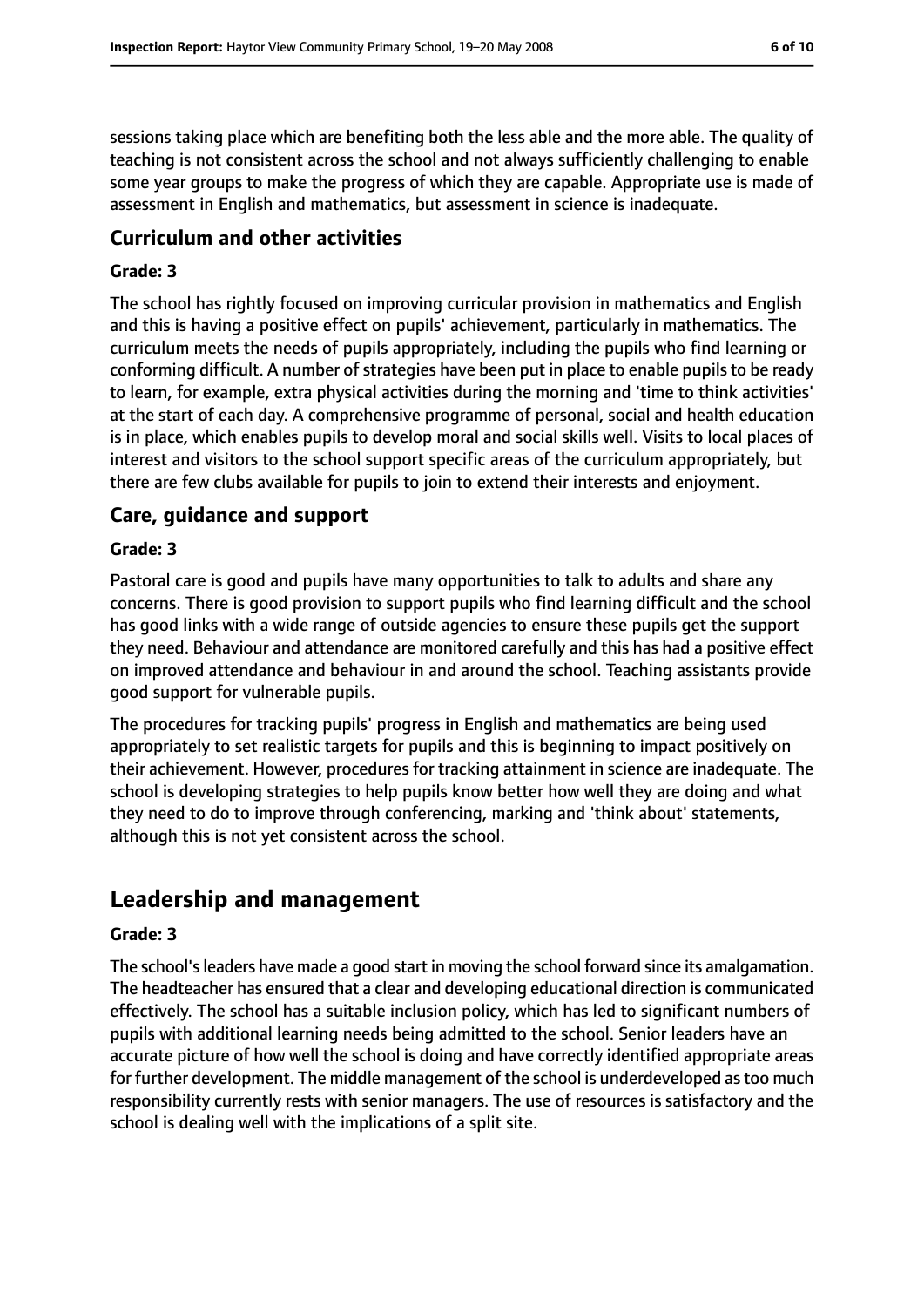**Any complaints about the inspection or the report should be made following the procedures set out in the guidance 'Complaints about school inspection', which is available from Ofsted's website: www.ofsted.gov.uk.**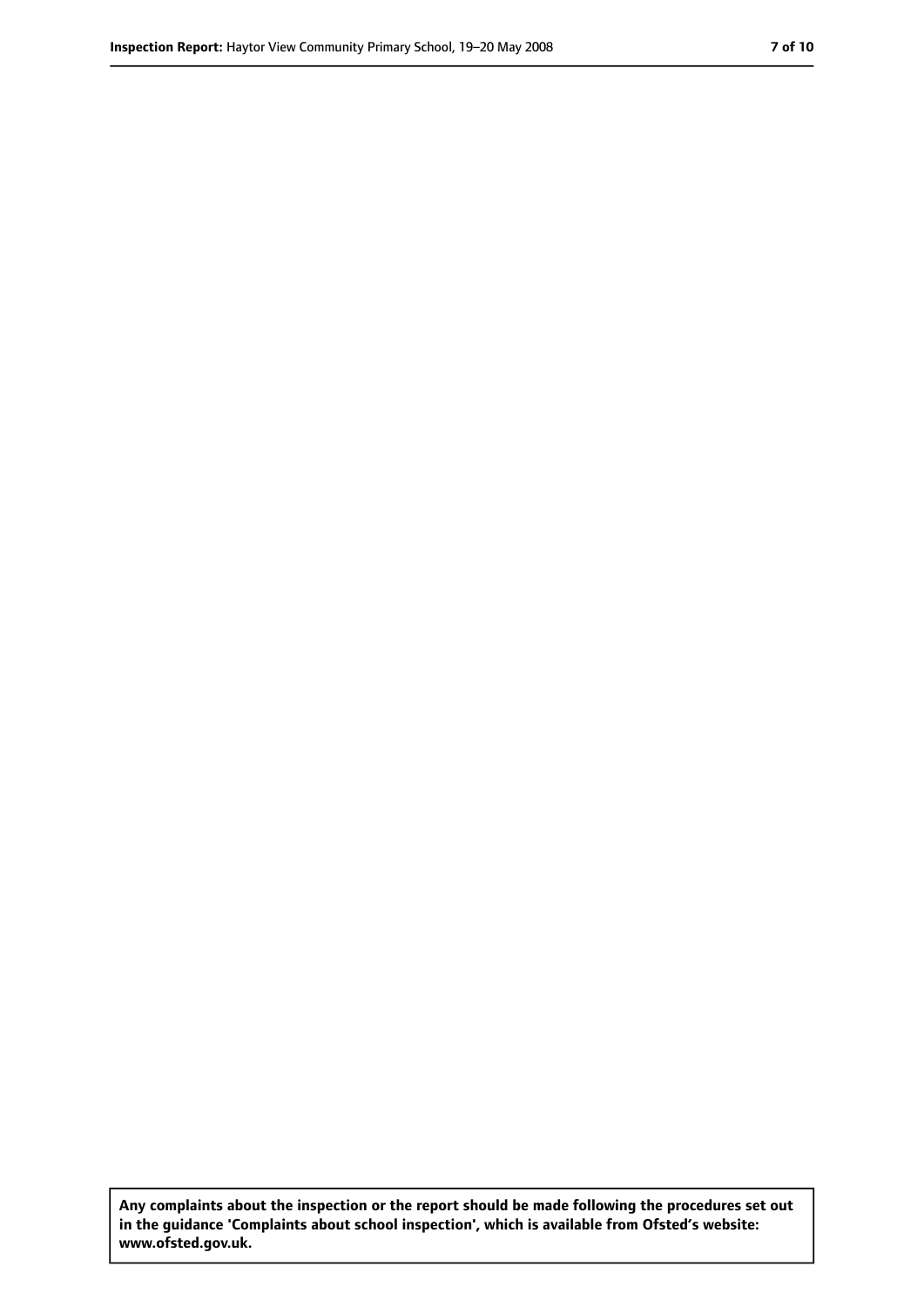# **Inspection judgements**

| $^{\backprime}$ Key to judgements: grade 1 is outstanding, grade 2 good, grade 3 satisfactory, and | <b>School</b>  |
|----------------------------------------------------------------------------------------------------|----------------|
| arade 4 inadeguate                                                                                 | <b>Overall</b> |

# **Overall effectiveness**

| How effective, efficient and inclusive is the provision of education, integrated<br>care and any extended services in meeting the needs of learners? |           |
|------------------------------------------------------------------------------------------------------------------------------------------------------|-----------|
| Effective steps have been taken to promote improvement since the last<br>inspection                                                                  | <b>NA</b> |
| How well does the school work in partnership with others to promote learners'<br>well-being?                                                         |           |
| The effectiveness of the Foundation Stage                                                                                                            |           |
| The capacity to make any necessary improvements                                                                                                      |           |

## **Achievement and standards**

| How well do learners achieve?                                                                               |  |
|-------------------------------------------------------------------------------------------------------------|--|
| The standards <sup>1</sup> reached by learners                                                              |  |
| How well learners make progress, taking account of any significant variations between<br>groups of learners |  |
| How well learners with learning difficulties and disabilities make progress                                 |  |

# **Personal development and well-being**

| How good is the overall personal development and well-being of the<br>learners?                                  |  |
|------------------------------------------------------------------------------------------------------------------|--|
| The extent of learners' spiritual, moral, social and cultural development                                        |  |
| The extent to which learners adopt healthy lifestyles                                                            |  |
| The extent to which learners adopt safe practices                                                                |  |
| How well learners enjoy their education                                                                          |  |
| The attendance of learners                                                                                       |  |
| The behaviour of learners                                                                                        |  |
| The extent to which learners make a positive contribution to the community                                       |  |
| How well learners develop workplace and other skills that will contribute to<br>their future economic well-being |  |

# **The quality of provision**

| How effective are teaching and learning in meeting the full range of the<br>learners' needs?          |  |
|-------------------------------------------------------------------------------------------------------|--|
| How well do the curriculum and other activities meet the range of needs<br>and interests of learners? |  |
| How well are learners cared for, guided and supported?                                                |  |

 $^1$  Grade 1 - Exceptionally and consistently high; Grade 2 - Generally above average with none significantly below average; Grade 3 - Broadly average to below average; Grade 4 - Exceptionally low.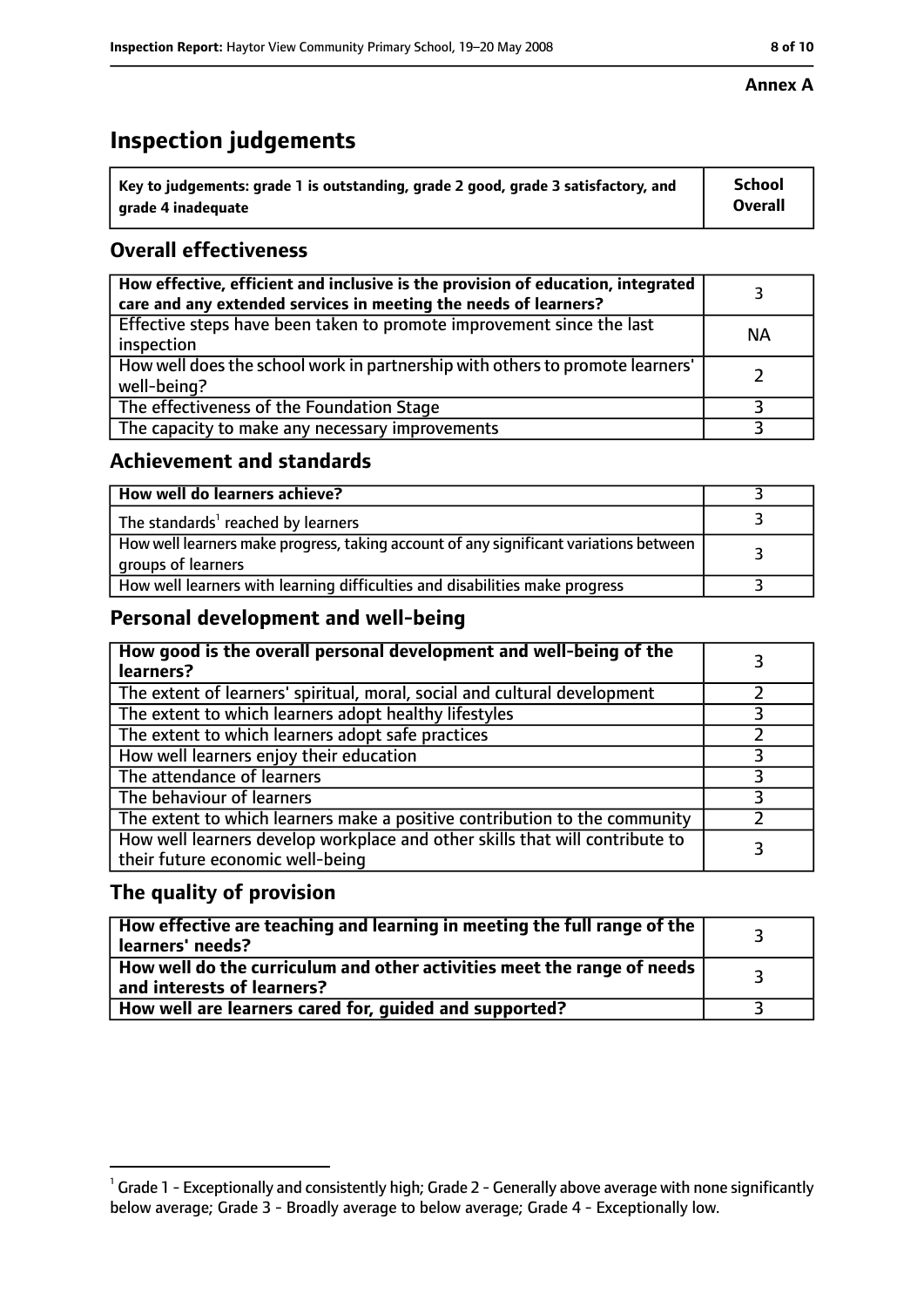#### **Annex A**

# **Leadership and management**

| How effective are leadership and management in raising achievement<br>and supporting all learners?                                              | 3   |
|-------------------------------------------------------------------------------------------------------------------------------------------------|-----|
| How effectively leaders and managers at all levels set clear direction leading<br>to improvement and promote high quality of care and education |     |
| How effectively leaders and managers use challenging targets to raise standards                                                                 | 3   |
| The effectiveness of the school's self-evaluation                                                                                               | 3   |
| How well equality of opportunity is promoted and discrimination tackled so<br>that all learners achieve as well as they can                     | 3   |
| How effectively and efficiently resources, including staff, are deployed to<br>achieve value for money                                          | 3   |
| The extent to which governors and other supervisory boards discharge their<br>responsibilities                                                  | 3   |
| Do procedures for safequarding learners meet current government<br>requirements?                                                                | Yes |
| Does this school require special measures?                                                                                                      | No  |
| Does this school require a notice to improve?                                                                                                   | No  |